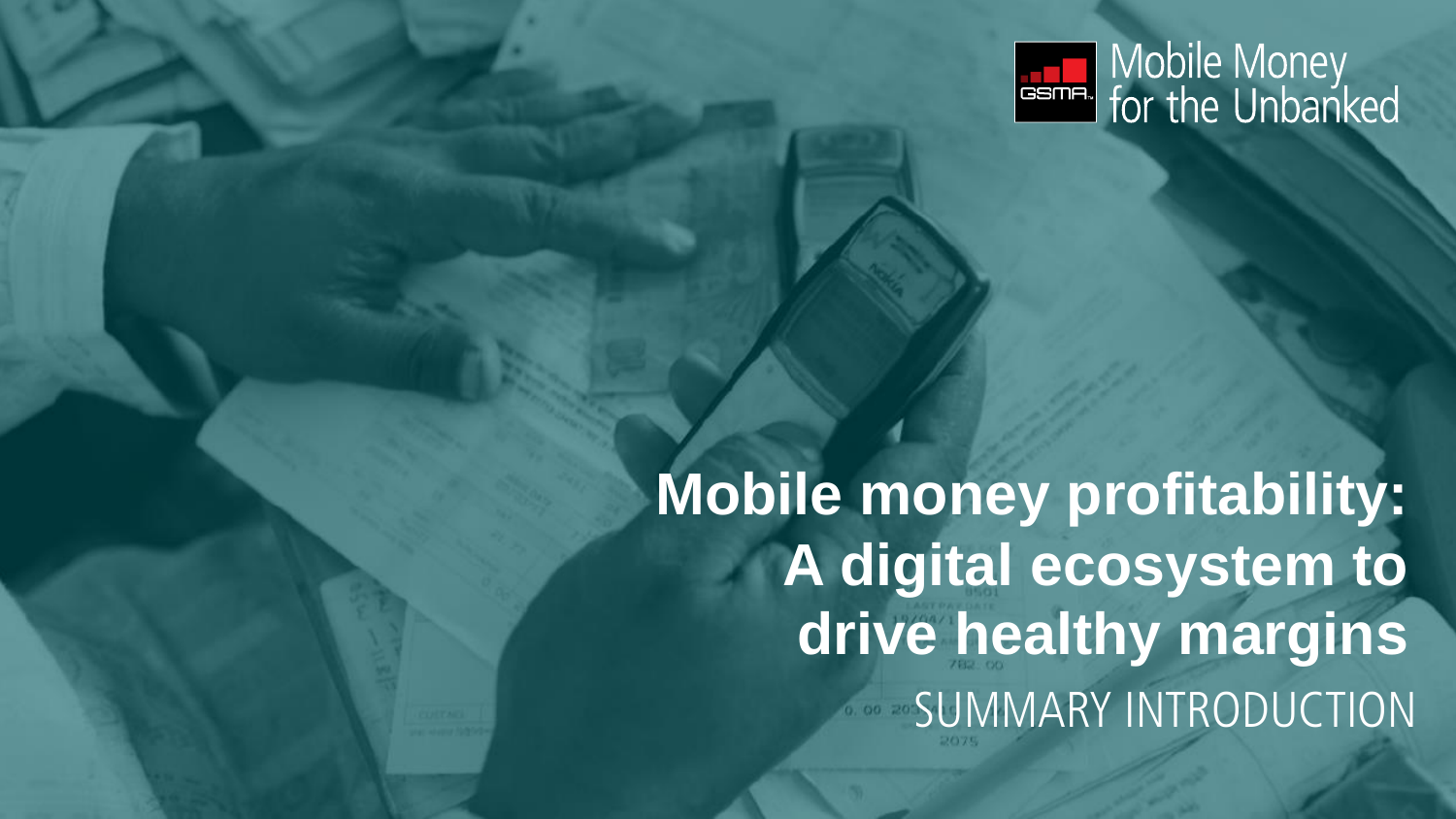## **English Mobile Money**<br>for the Unbanked

### Is mobile money profitable?

- It can be, but getting there requires heavy on-going investments in operational expenditures (OPEX) and a shift away from cash-based transactions to a mature digital ecosystem.
- This paper evaluates the profitability of mobile money by estimating profit margins for three different mobile money scenarios, and highlights the internal challenges mobile operators may encounter along the way.
- The financials of over a dozen mobile money deployments were analysed and interviews were conducted with managers and group-level executives across different regions.

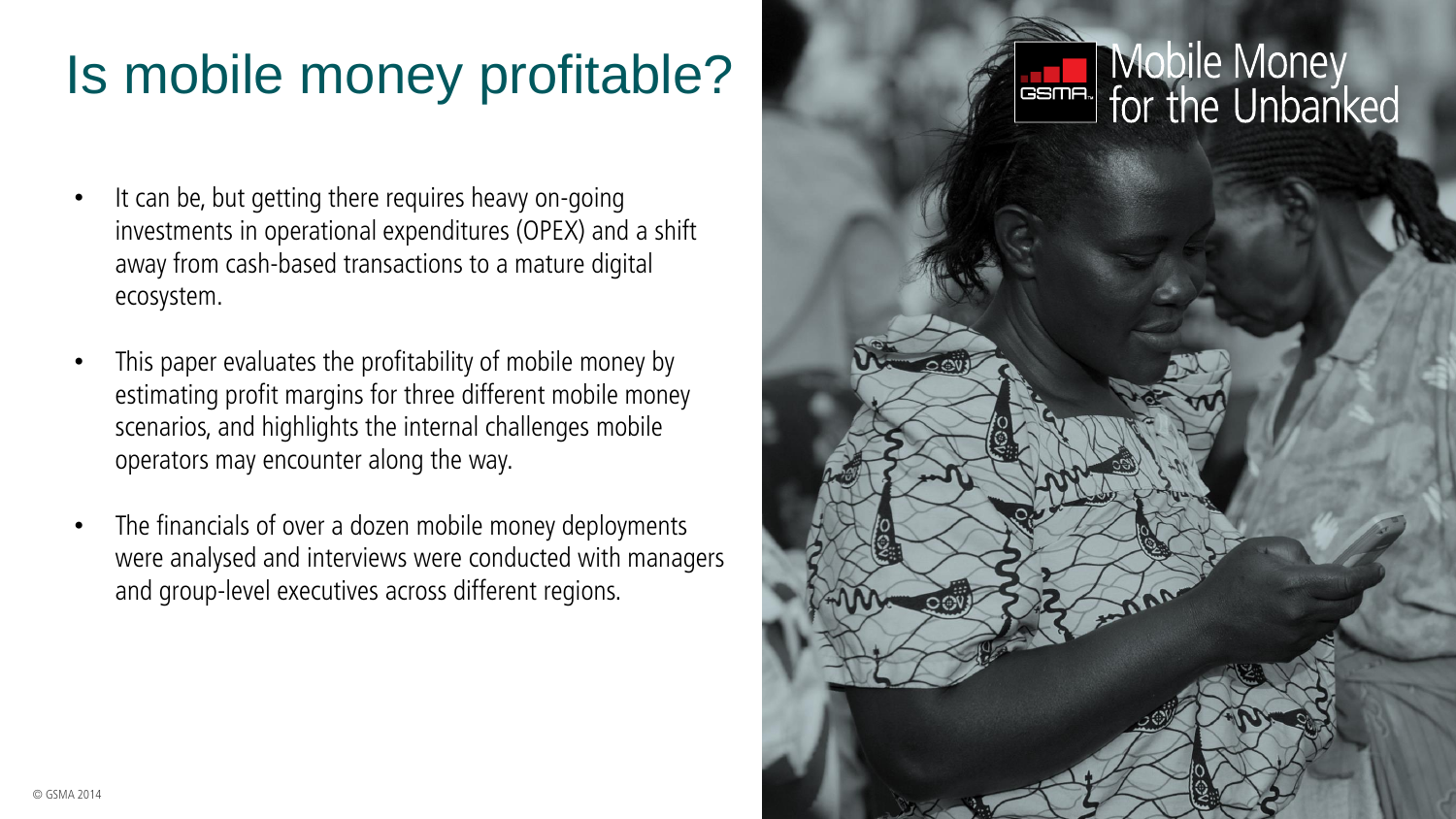# **ESTIE:** Mobile Money<br>for the Unbanked







### Measuring the profitability of mobile money



**PROFITABILITY** METRICS ARE DIFFERENT THAN CORE GSM METRICS

- Mobile money is an OPEX, not a CAPEX business (agent commissions for cash-in and out consume 40-80% of mobile money revenue)
- Most of the 240+ deployments to date suffer from underinvestment in OPEX
- Mobile money negatively impacts EBITDA in the short-term and mobile money can face internal KPI conflicts
- Operators and financial officers should therefore compare mobile money and GSM businesses based on free cash flow generation, that is, approximately EBITDA minus CAPEX

### ASSUMPTIONS FOR THE STUDY

- Mobile money is managed through a dedicated business unit within an MNO or, in some cases, as a separate entity altogether
- Indirect benefits of mobile money, such as churn reduction, can be significant, but are not directly reflected in the P&L
- 
- Revenue generated from the float does not contribute to the profitability of the mobile money business • Mobile money is first and foremost a transactions-driven platform, with costs and revenues tied to the movement of value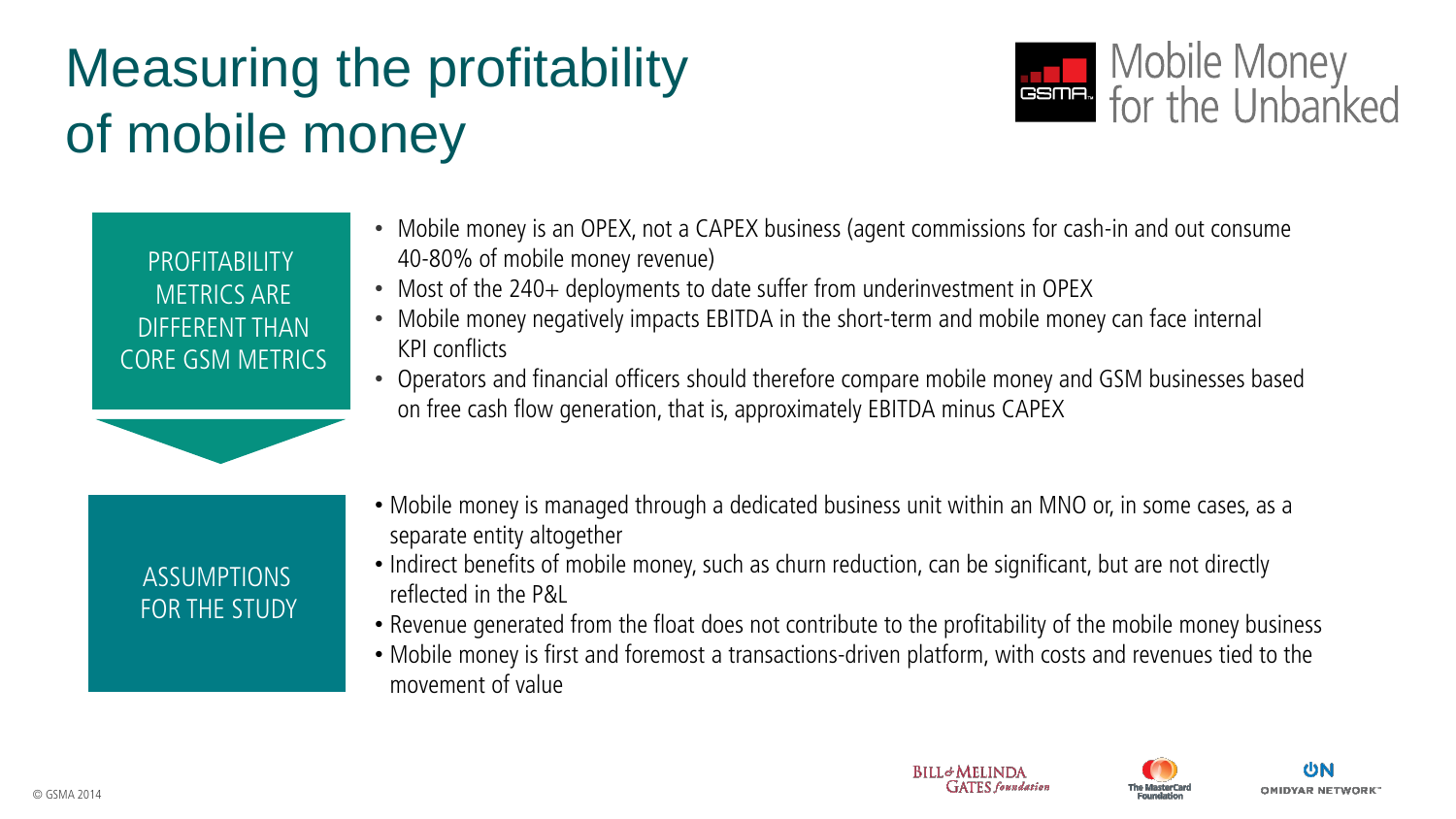

## Mobile Money<br>Faller for the Unbanked

#### MATURE, ECOSYSTEM-BASED  $($ >5 YEARS)

• At least 30% of GSM base active mobile money users (30-day) • High growth of bill payment and bulk payment transactions

Agent commissions compressed Revenue sources more diversified, • Mobile money revenue >15% of total





### Three mobile money scenarios assessed for profitability analysis



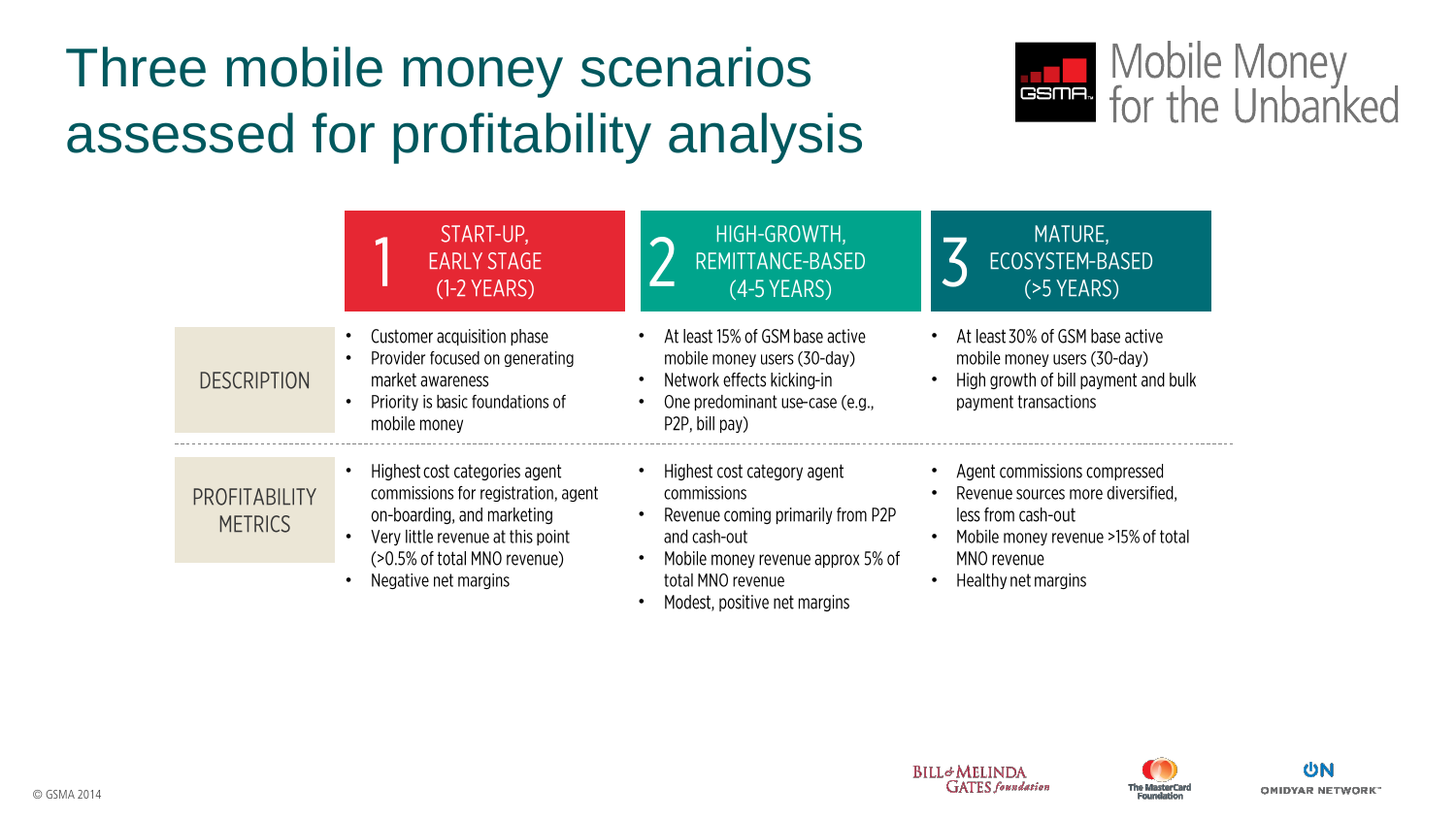

## **ESTIE:** Mobile Money<br>for the Unbanked

**SHIFTING FROM COSTLY CASH-IN NETWORKS** 

**INCREASING VELOCITY OF MONEY** 

> **EXPANDING OUTGOING TRANSACTIONS OPTIONS**







### Transaction and system overview: path to profitability



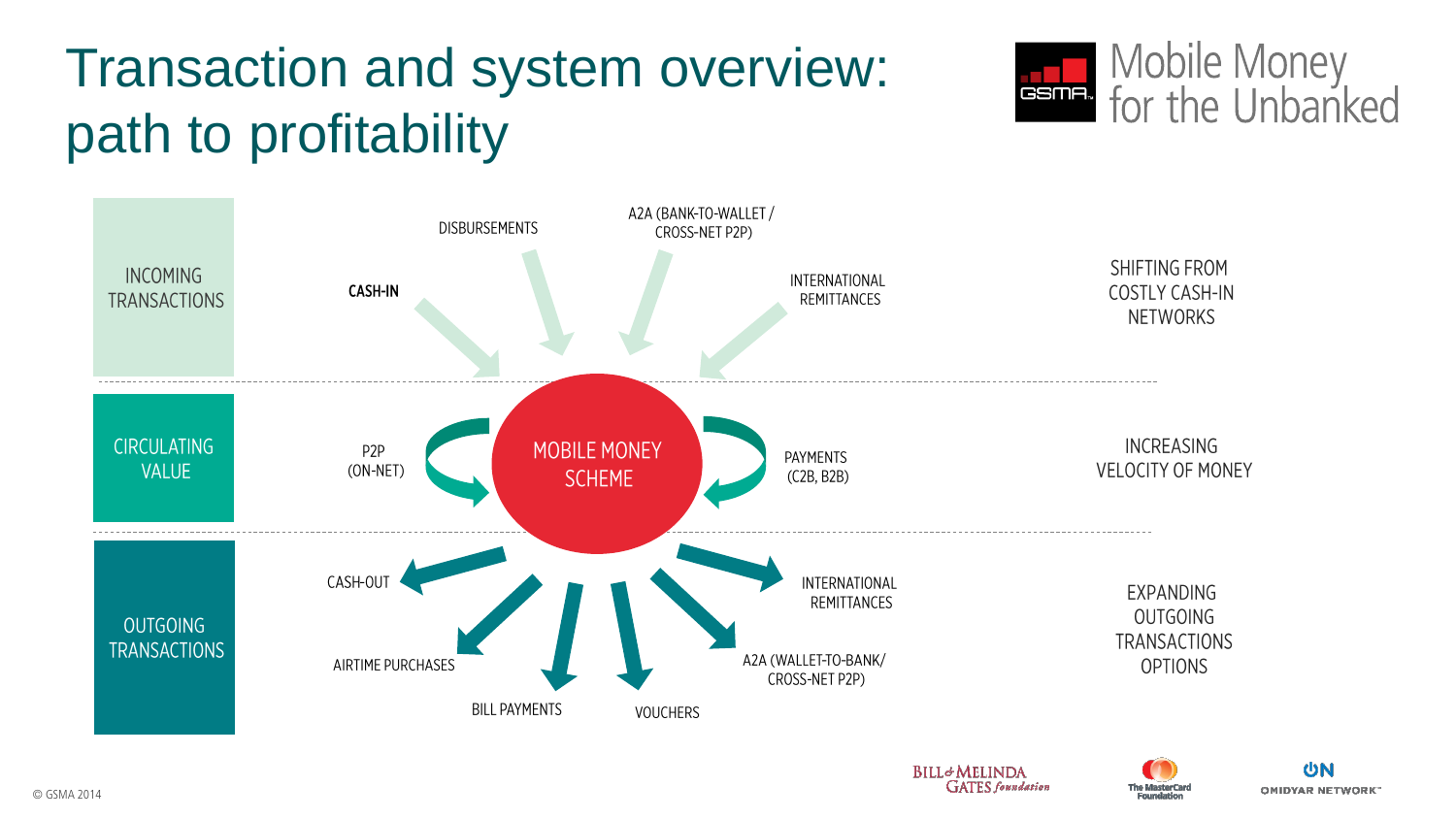

## **ESTILE:** Mobile Money<br>for the Unbanked

|   | MATURE.         |
|---|-----------------|
| 3 | ECOSYSTEM-BASED |
|   | I(>5 YEARS)     |







### Summary KPIs

|                                                                | START-UP,<br><b>EARLY STAGE</b><br>$(1-2$ YEARS) | <b>HIGH-GROWTH</b><br>REMITTANCE-BASED<br>$(4-5$ YEARS) |
|----------------------------------------------------------------|--------------------------------------------------|---------------------------------------------------------|
| <b>REVENUE</b>                                                 |                                                  |                                                         |
| TOTAL REVENUE (% OF MNO REVENUE)                               | 0.2%                                             | 5%                                                      |
| AVERAGE TRANSACTION REVENUE (% OF VALUE)                       | 1.7%                                             | 3.4%                                                    |
| <b>TRANSACTION MARGINS</b>                                     | 31%                                              | 55%                                                     |
| <b>DIRECT COSTS*</b><br>INCL. AGENT COMMISSIONS (% OF TOTAL MM | 719%                                             | 74%                                                     |
| <i>REVENUE)</i>                                                | 369%                                             | 54%                                                     |
| <b>INDIRECT COSTS**</b>                                        | 107%                                             | 24%                                                     |
| <b>EBITDA MARGIN</b>                                           | $-726%$                                          | 2%                                                      |
| CAPEX RATIO (% OF TOTAL MM REVENUE)                            | $$1-3M$ USD*                                     | 8%                                                      |
| <b>CASH FLOW MARGIN</b>                                        | <b>NA</b>                                        | $-6%$                                                   |